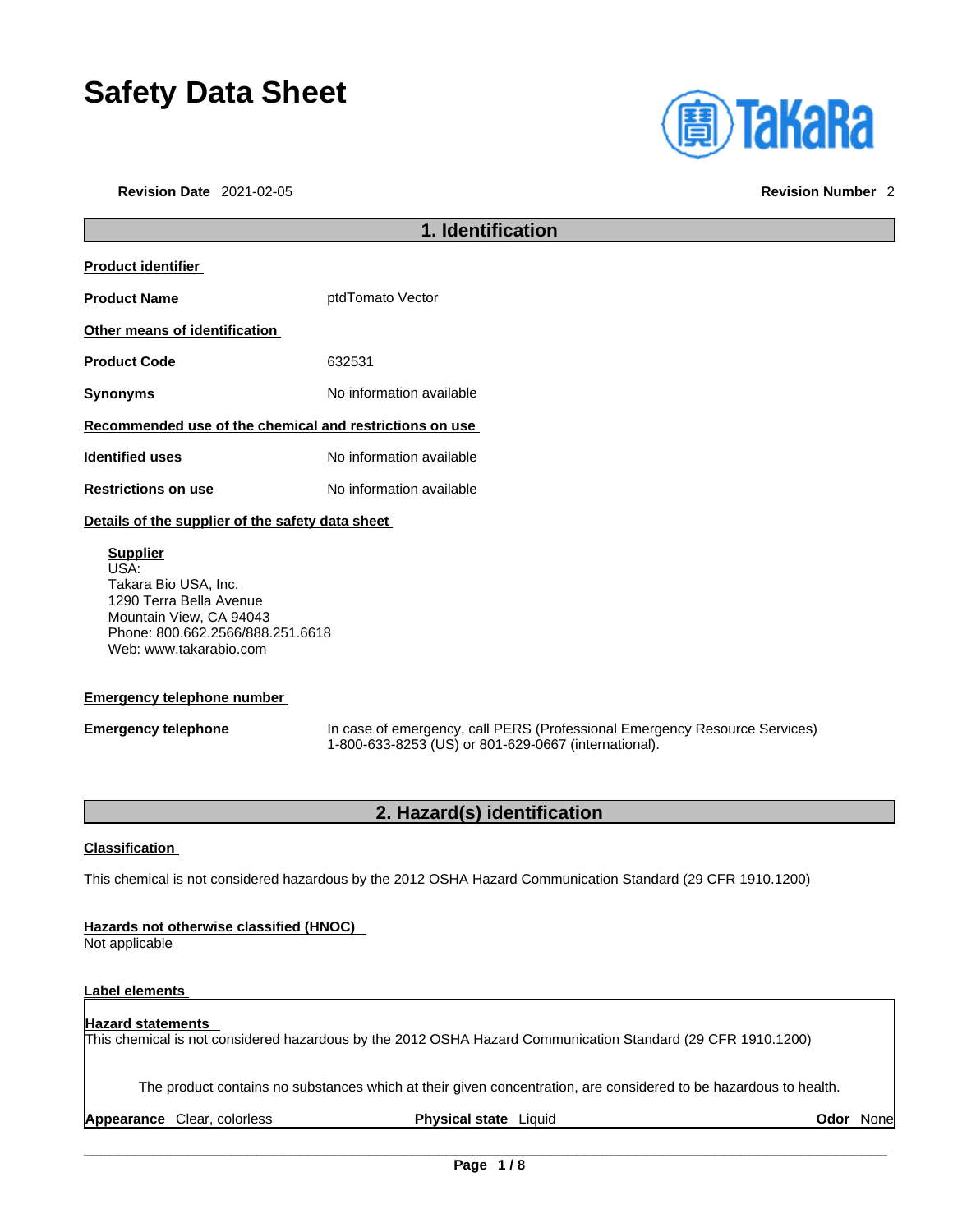### **Other information**

No information available.

## **3. Composition/information on ingredients**

### **Substance**

| name<br>Chemical               | <b>NC</b>                     | Weight-%            | secret<br>ade |
|--------------------------------|-------------------------------|---------------------|---------------|
| DI.<br>ptd I omato<br>Plasmid. | <b>SMID</b><br>וח<br>$\cdots$ | n o<br>$10 -$<br>υc |               |

| <b>Description of first aid measures</b><br><b>Inhalation</b><br>Eye contact<br><b>Skin contact</b> | Remove to fresh air.<br>Rinse thoroughly with plenty of water for at least 15 minutes, lifting lower and upper eyelids.<br>Consult a physician. |
|-----------------------------------------------------------------------------------------------------|-------------------------------------------------------------------------------------------------------------------------------------------------|
|                                                                                                     |                                                                                                                                                 |
|                                                                                                     |                                                                                                                                                 |
|                                                                                                     |                                                                                                                                                 |
|                                                                                                     | Wash skin with soap and water.                                                                                                                  |
| Ingestion                                                                                           | Clean mouth with water and drink afterwards plenty of water.                                                                                    |
| Most important symptoms and effects, both acute and delayed                                         |                                                                                                                                                 |
| <b>Symptoms</b>                                                                                     | No information available.                                                                                                                       |
|                                                                                                     | Indication of any immediate medical attention and special treatment needed                                                                      |
| <b>Note to physicians</b>                                                                           | Treat symptomatically.                                                                                                                          |
|                                                                                                     | 5. Fire-fighting measures                                                                                                                       |
| <b>Suitable Extinguishing Media</b>                                                                 | Use extinguishing measures that are appropriate to local circumstances and the<br>surrounding environment.                                      |
| <b>Large Fire</b>                                                                                   | CAUTION: Use of water spray when fighting fire may be inefficient.                                                                              |
| Unsuitable extinguishing media                                                                      | Do not scatter spilled material with high pressure water streams.                                                                               |
| Specific hazards arising from the<br>chemical                                                       | No information available.                                                                                                                       |
| <b>Explosion Data</b><br>Sensitivity to mechanical impact None.                                     |                                                                                                                                                 |
| Sensitivity to static discharge                                                                     | None.                                                                                                                                           |
| Special protective equipment for<br>fire-fighters                                                   | Firefighters should wear self-contained breathing apparatus and full firefighting turnout<br>gear. Use personal protection equipment.           |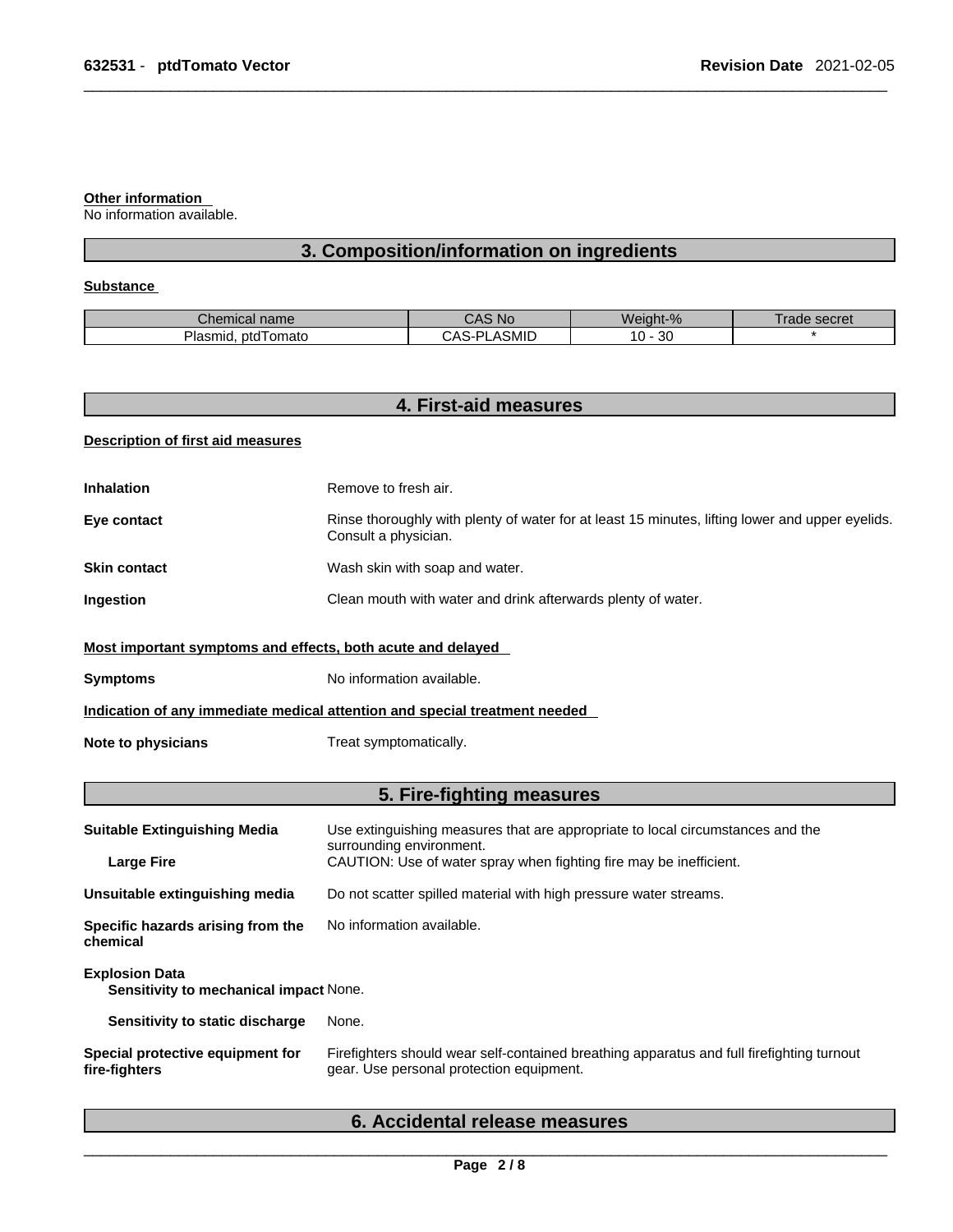### **Personal precautions, protective equipment and emergency procedures**

**Personal precautions** Ensure adequate ventilation.

| Methods and material for containment and cleaning up |                                                       |  |
|------------------------------------------------------|-------------------------------------------------------|--|
| <b>Methods for containment</b>                       | Prevent further leakage or spillage if safe to do so. |  |
| Methods for cleaning up                              | Pick up and transfer to properly labeled containers.  |  |

## **7. Handling and storage**

**Precautions for safe handling**

**Advice on safe handling** Handle in accordance with good industrial hygiene and safety practice.

### **Conditions for safe storage, including any incompatibilities**

**Storage Conditions** Keep container tightly closed in a dry and well-ventilated place.

## **8. Exposure controls/personal protection**

### **Control parameters**

| <b>Appropriate engineering controls</b>                               |                                                                                                                                                                             |  |  |
|-----------------------------------------------------------------------|-----------------------------------------------------------------------------------------------------------------------------------------------------------------------------|--|--|
| <b>Engineering controls</b>                                           | Showers<br>Eyewash stations<br>Ventilation systems.                                                                                                                         |  |  |
| Individual protection measures, such as personal protective equipment |                                                                                                                                                                             |  |  |
| <b>Eye/face protection</b>                                            | No special protective equipment required.                                                                                                                                   |  |  |
|                                                                       |                                                                                                                                                                             |  |  |
| Skin and body protection                                              | No special protective equipment required.                                                                                                                                   |  |  |
| <b>Respiratory protection</b>                                         | No protective equipment is needed under normal use conditions. If exposure limits are<br>exceeded or irritation is experienced, ventilation and evacuation may be required. |  |  |
| General hygiene considerations                                        | Handle in accordance with good industrial hygiene and safety practice.                                                                                                      |  |  |

## **9. Physical and chemical properties**

| Information on basic physical and chemical properties |                          |  |
|-------------------------------------------------------|--------------------------|--|
| <b>Physical state</b>                                 | Liauid                   |  |
| Appearance                                            | Clear, colorless         |  |
| Color                                                 | Clear                    |  |
| Odor                                                  | <b>None</b>              |  |
| <b>Odor Threshold</b>                                 | No information available |  |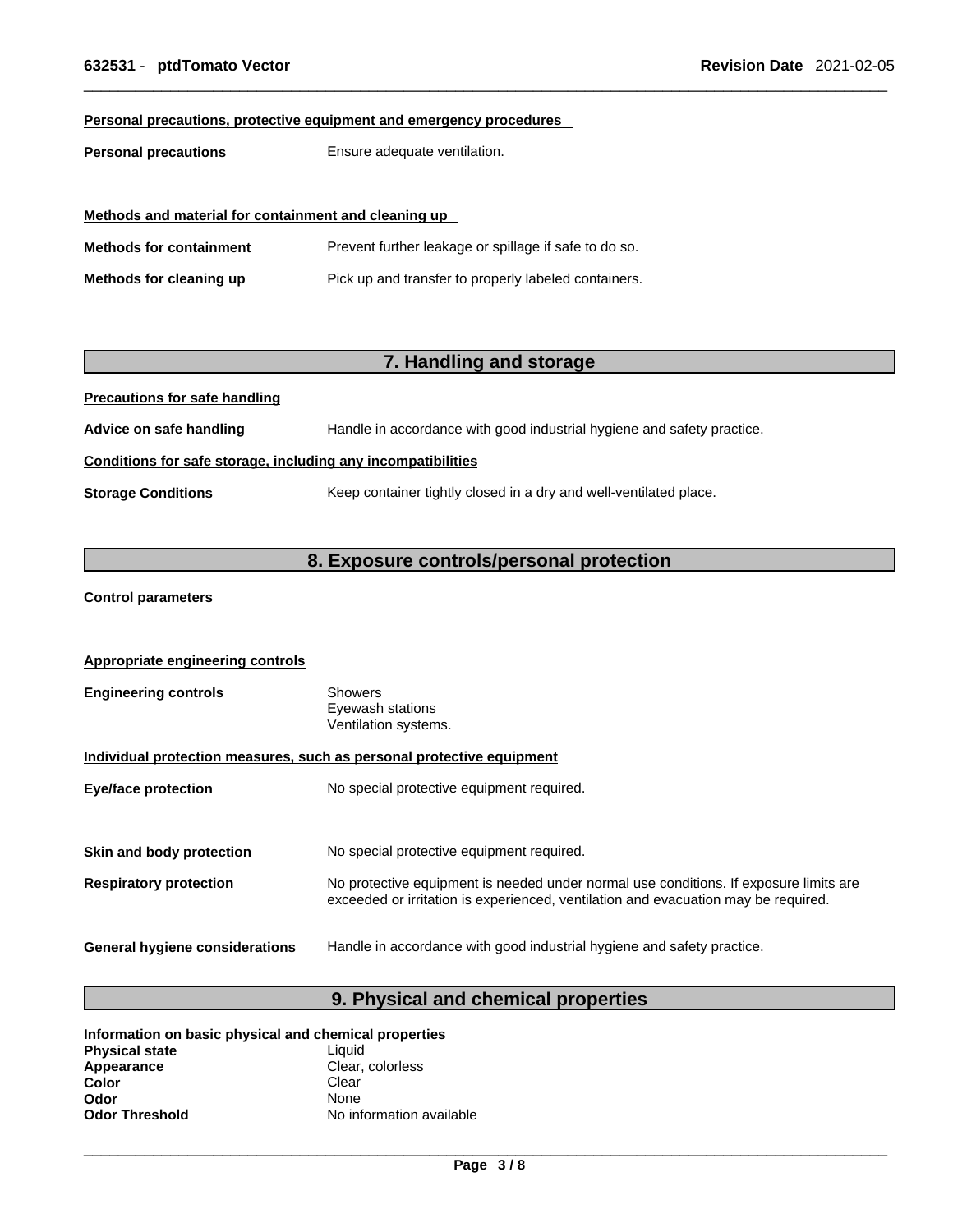| <b>Property</b>                  | <b>Values</b>            | Remarks • Method |
|----------------------------------|--------------------------|------------------|
| рH                               |                          | None known       |
| Melting point / freezing point   | No data available        | None known       |
| Boiling point/boiling range (°C) | No data available        | None known       |
| <b>Flash point</b>               | No data available        | Open cup         |
| <b>Evaporation Rate</b>          | no data available        | None known       |
| <b>Flammability (solid, gas)</b> | no data available        | None known       |
| <b>Flammability Limit in Air</b> |                          | None known       |
| <b>Upper flammability limit:</b> | No data available        |                  |
| Lower flammability limit:        | No data available        |                  |
| Vapor pressure                   | no data available        | None known       |
| <b>Vapor density</b>             | No data available        | None known       |
| <b>Relative density</b>          |                          | None known       |
| <b>Water solubility</b>          | No data available        | None known       |
| Solubility in other solvents     | no data available        | None known       |
| <b>Partition coefficient</b>     | no data available        | None known       |
| <b>Autoignition temperature</b>  | No data available        | None known       |
| <b>Decomposition temperature</b> |                          | None known       |
| Kinematic viscosity              | No data available        | None known       |
| <b>Dynamic Viscosity</b>         | no data available        | None known       |
| <b>Other information</b>         |                          |                  |
| <b>Explosive properties</b>      | No information available |                  |
| <b>Oxidizing properties</b>      | No information available |                  |
| Softening point                  | No information available |                  |
| <b>Molecular Weight</b>          | No information available |                  |
| <b>VOC Content (%)</b>           | No information available |                  |
| <b>Liquid Density</b>            | No information available |                  |
| <b>Bulk Density</b>              | No information available |                  |
| 10. Stability and reactivity     |                          |                  |

| <b>Reactivity</b>                  | No information available.                                                  |
|------------------------------------|----------------------------------------------------------------------------|
| <b>Chemical stability</b>          | Stable under normal conditions.                                            |
| Possibility of hazardous reactions | None under normal processing.                                              |
| <b>Conditions to Avoid</b>         | None known based on information supplied.                                  |
| Incompatible materials             | None known based on information supplied.                                  |
|                                    | Hazardous decomposition products None known based on information supplied. |

## **11. Toxicological information**

### **Information on likely routes of exposure**

| Symptoms                                                                     | No information available.                                         |  |
|------------------------------------------------------------------------------|-------------------------------------------------------------------|--|
| Symptoms related to the physical, chemical and toxicological characteristics |                                                                   |  |
| Ingestion                                                                    | Specific test data for the substance or mixture is not available. |  |
| <b>Skin contact</b>                                                          | Specific test data for the substance or mixture is not available. |  |
| Eye contact                                                                  | Specific test data for the substance or mixture is not available. |  |
| <b>Inhalation</b>                                                            | Specific test data for the substance or mixture is not available. |  |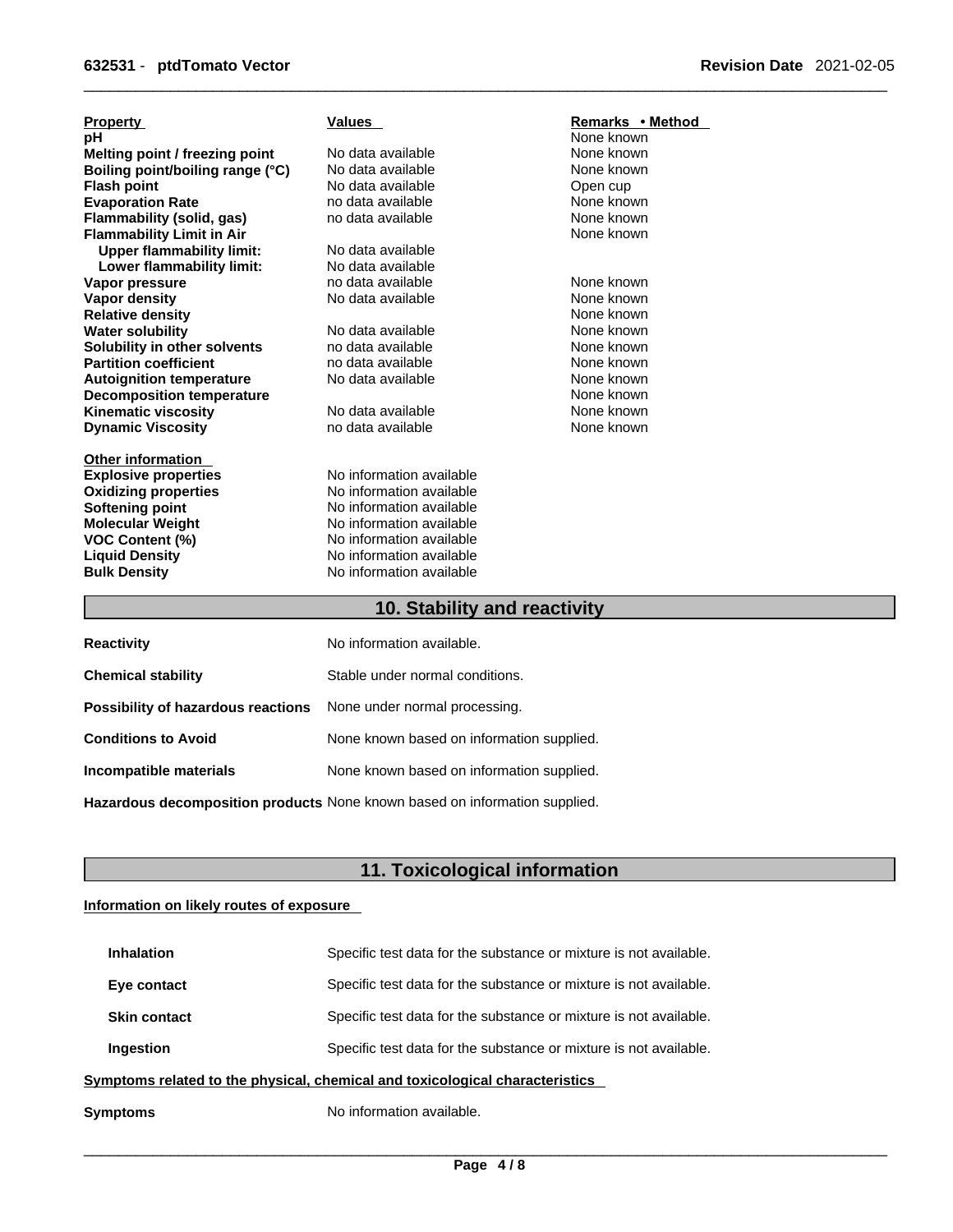### **Acute toxicity**

**Numerical measures of toxicity** No information available

|                                   | Delayed and immediate effects as well as chronic effects from short and long-term exposure |
|-----------------------------------|--------------------------------------------------------------------------------------------|
| <b>Skin corrosion/irritation</b>  | No information available.                                                                  |
| Serious eye damage/eye irritation | No information available.                                                                  |
| Respiratory or skin sensitization | No information available.                                                                  |
| <b>Germ cell mutagenicity</b>     | No information available.                                                                  |
| Carcinogenicity                   | No information available.                                                                  |
| <b>Reproductive toxicity</b>      | No information available.                                                                  |
| <b>STOT - single exposure</b>     | No information available.                                                                  |
| <b>STOT - repeated exposure</b>   | No information available.                                                                  |
| <b>Aspiration hazard</b>          | No information available.                                                                  |
| Other adverse effects             | No information available.                                                                  |
| Interactive effects               | No information available.                                                                  |
|                                   |                                                                                            |

## **12. Ecological information**

| <b>Ecotoxicity</b>                   | The environmental impact of this product has not been fully investigated. |
|--------------------------------------|---------------------------------------------------------------------------|
| <b>Persistence and degradability</b> | No information available.                                                 |
| <b>Bioaccumulation</b>               | There is no data for this product.                                        |
| Other adverse effects                | No information available.                                                 |

## **13. Disposal considerations**

### **Waste treatment methods**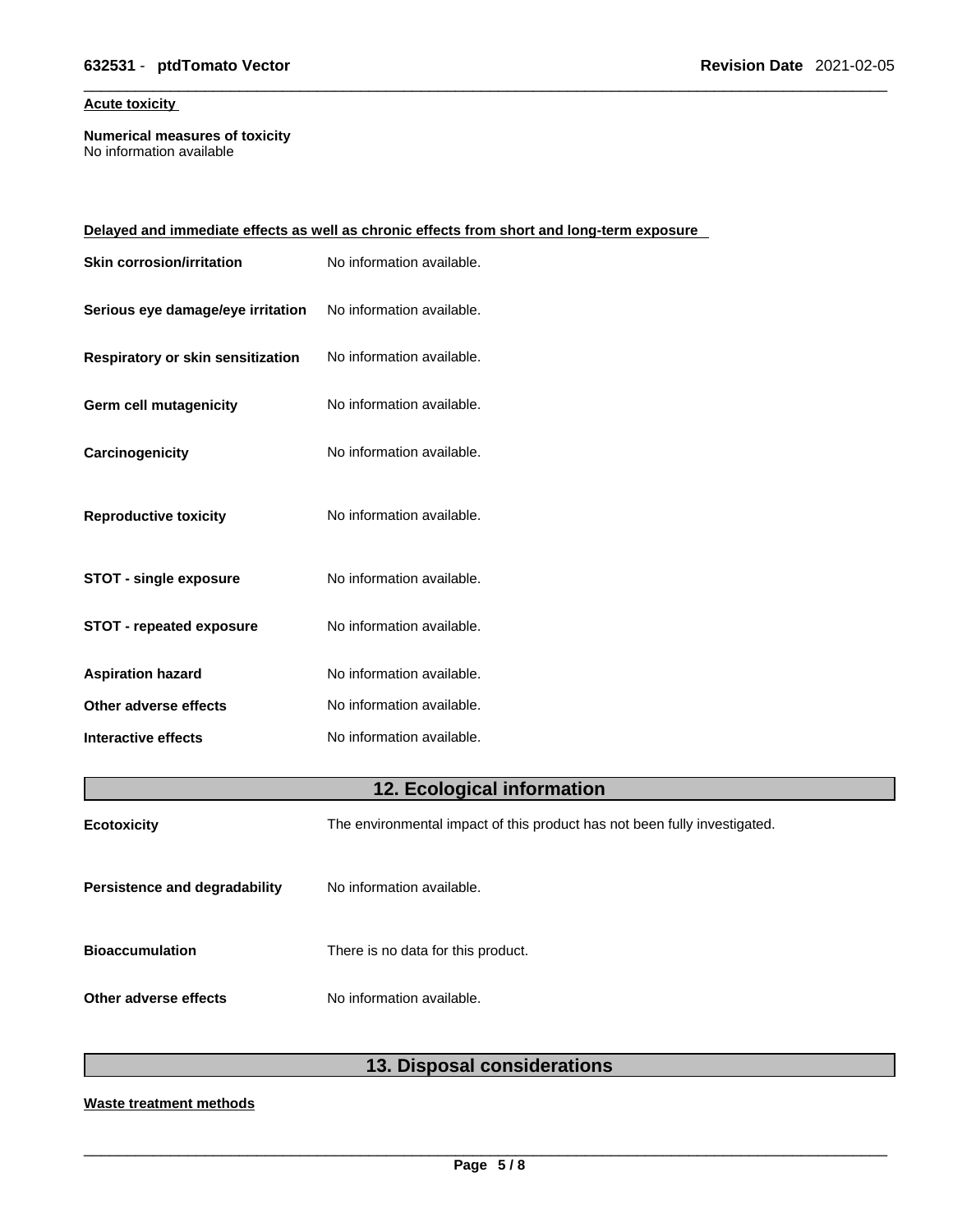| Waste from residues/unused    | Dispose of in accordance with local regulations. Dispose of waste in accordance with |
|-------------------------------|--------------------------------------------------------------------------------------|
| products                      | environmental legislation.                                                           |
| <b>Contaminated packaging</b> | Do not reuse empty containers.                                                       |

**14. Transport information** 

| <b>DOT</b>  | Not regulated |
|-------------|---------------|
| <b>TDG</b>  | Not regulated |
| <b>MEX</b>  | Not regulated |
| ICAO (air)  | Not regulated |
| <b>IATA</b> | Not regulated |
| <b>IMDG</b> | Not regulated |
| <b>RID</b>  | Not regulated |
| <b>ADR</b>  | Not regulated |
| ADN         | Not regulated |
|             |               |

### **15. Regulatory information**

### **International Inventories**

```
TSCA -.
```
\*Contact supplier for details. One or more substances in this product are either not listed on the US TSCA inventory, listed on the confidential US TSCA inventory or are otherwise exempted from inventory listing requirements

| <b>DSL/NDSL</b>      |    |  |
|----------------------|----|--|
| <b>EINECS/ELINCS</b> |    |  |
| <b>ENCS</b>          | -. |  |
| <b>IECSC</b>         | ٠  |  |
| KECL                 |    |  |
| <b>PICCS</b>         |    |  |
| <b>AICS</b>          |    |  |
|                      |    |  |

 **Legend:** 

 **TSCA** - United States Toxic Substances Control Act Section 8(b) Inventory

 **DSL/NDSL** - Canadian Domestic Substances List/Non-Domestic Substances List

 **EINECS/ELINCS** - European Inventory of Existing Chemical Substances/European List of Notified Chemical Substances

 **ENCS** - Japan Existing and New Chemical Substances

 **IECSC** - China Inventory of Existing Chemical Substances

 **KECL** - Korean Existing and Evaluated Chemical Substances

 **PICCS** - Philippines Inventory of Chemicals and Chemical Substances

 **AICS** - Australian Inventory of Chemical Substances

### **US Federal Regulations**

### **SARA 313**

Section 313 of Title III of the Superfund Amendments and Reauthorization Act of 1986 (SARA). This product does not contain any chemicals which are subject to the reporting requirements of the Act and Title 40 of the Code of Federal Regulations, Part 372.

### **SARA 311/312 Hazard Categories**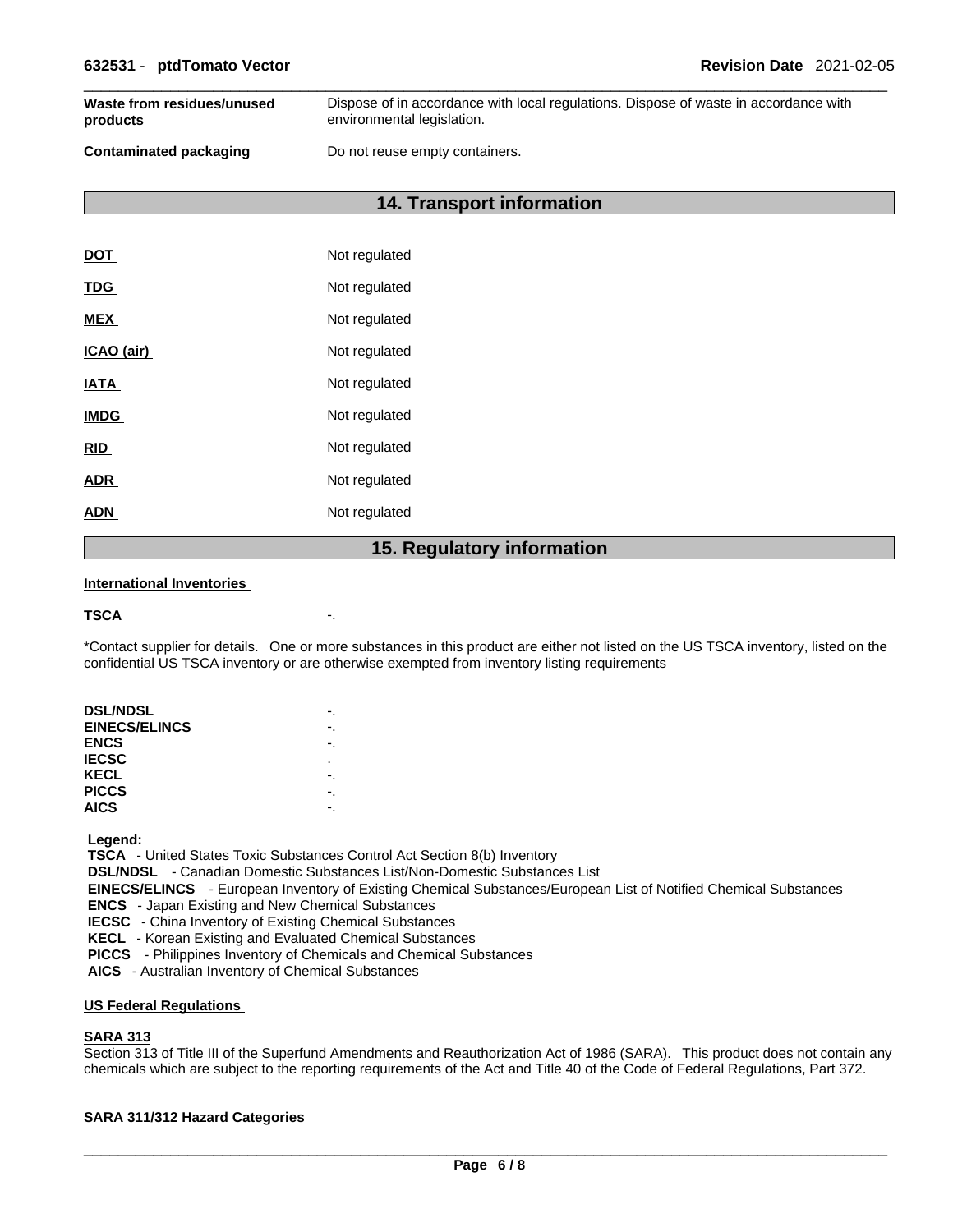### \_\_\_\_\_\_\_\_\_\_\_\_\_\_\_\_\_\_\_\_\_\_\_\_\_\_\_\_\_\_\_\_\_\_\_\_\_\_\_\_\_\_\_\_\_\_\_\_\_\_\_\_\_\_\_\_\_\_\_\_\_\_\_\_\_\_\_\_\_\_\_\_\_\_\_\_\_\_\_\_\_\_\_\_\_\_\_\_\_\_\_\_\_ **632531** - **ptdTomato Vector Revision Date** 2021-02-05

Should this product meet EPCRA 311/312 Tier reporting criteria at 40 CFR 370, refer to Section 2 of this SDS for appropriate classifications.

### **CWA (Clean WaterAct)**

This product does not contain any substances regulated as pollutants pursuant to the Clean Water Act (40 CFR 122.21 and 40 CFR 122.42).

### **CERCLA**

This material, as supplied, does not contain any substances regulated as hazardous substances under the Comprehensive Environmental Response Compensation and Liability Act (CERCLA) (40 CFR 302) or the Superfund Amendments and Reauthorization Act (SARA) (40 CFR 355). There may be specific reporting requirements at the local, regional, or state level pertaining to releases of this material.

### **US State Regulations**

### **California Proposition 65**

This product does not contain any Proposition 65 chemicals.

### **U.S. State Right-to-Know Regulations**

This product does not contain any substances regulated under applicable state right-to-know regulations

### **U.S. EPA Label Information**

### **EPA Pesticide Registration Number** Not applicable

|                            |                                                                                                                       | <b>16. Other information</b>                   |                                            |                                            |  |
|----------------------------|-----------------------------------------------------------------------------------------------------------------------|------------------------------------------------|--------------------------------------------|--------------------------------------------|--|
| <b>NFPA</b><br><b>HMIS</b> | Health hazards 0<br>Health hazards 0                                                                                  | <b>Flammability 0</b><br><b>Flammability</b> 0 | Instability 0<br><b>Physical hazards</b> 0 | Special hazards -<br>Personal protection X |  |
|                            | Key or legend to abbreviations and acronyms used in the safety data sheet                                             |                                                |                                            |                                            |  |
|                            | Legend Section 8: EXPOSURE CONTROLS/PERSONAL PROTECTION                                                               |                                                |                                            |                                            |  |
| <b>TWA</b>                 | Time weighted average                                                                                                 | STEL                                           |                                            | Short term exposure limit                  |  |
| Ceiling                    | Maximum limit value                                                                                                   | $\star$                                        |                                            | Skin designation                           |  |
|                            | Key literature references and sources for data used to compile the SDS                                                |                                                |                                            |                                            |  |
|                            | Agency for Toxic Substances and Disease Registry (ATSDR)                                                              |                                                |                                            |                                            |  |
|                            | U.S. Environmental Protection Agency ChemView Database                                                                |                                                |                                            |                                            |  |
|                            | European Food Safety Authority (EFSA)                                                                                 |                                                |                                            |                                            |  |
|                            | EPA (Environmental Protection Agency)                                                                                 |                                                |                                            |                                            |  |
|                            | Acute Exposure Guideline Level(s) (AEGL(s))                                                                           |                                                |                                            |                                            |  |
|                            | U.S. Environmental Protection Agency Federal Insecticide, Fungicide, and Rodenticide Act                              |                                                |                                            |                                            |  |
|                            | U.S. Environmental Protection Agency High Production Volume Chemicals                                                 |                                                |                                            |                                            |  |
| Food Research Journal      |                                                                                                                       |                                                |                                            |                                            |  |
|                            | Hazardous Substance Database                                                                                          |                                                |                                            |                                            |  |
|                            | International Uniform Chemical Information Database (IUCLID)                                                          |                                                |                                            |                                            |  |
| Japan GHS Classification   |                                                                                                                       |                                                |                                            |                                            |  |
|                            | Australia National Industrial Chemicals Notification and Assessment Scheme (NICNAS)                                   |                                                |                                            |                                            |  |
|                            | NIOSH (National Institute for Occupational Safety and Health)<br>National Library of Medicine's ChemID Plus (NLM CIP) |                                                |                                            |                                            |  |
|                            | National Library of Medicine's PubMed database (NLM PUBMED)                                                           |                                                |                                            |                                            |  |
|                            | National Toxicology Program (NTP)                                                                                     |                                                |                                            |                                            |  |
|                            | New Zealand's Chemical Classification and Information Database (CCID)                                                 |                                                |                                            |                                            |  |
|                            | Organization for Economic Co-operation and Development Environment, Health, and Safety Publications                   |                                                |                                            |                                            |  |
|                            | Organization for Economic Co-operation and Development High Production Volume Chemicals Program                       |                                                |                                            |                                            |  |
|                            | Organization for Economic Co-operation and Development Screening Information Data Set                                 |                                                |                                            |                                            |  |
| World Health Organization  |                                                                                                                       |                                                |                                            |                                            |  |
|                            |                                                                                                                       |                                                |                                            |                                            |  |